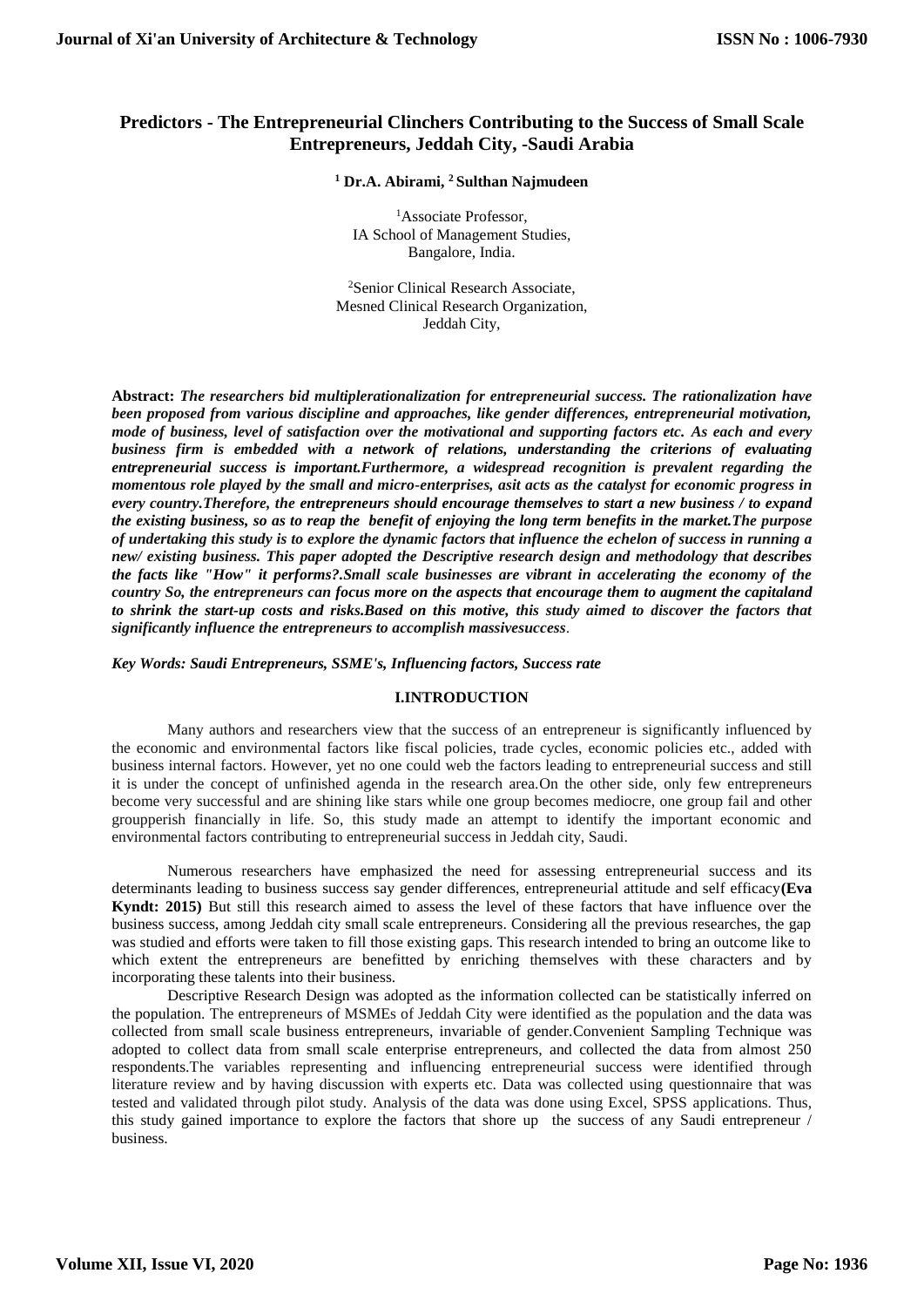#### **II.RESEARCH OBJECTIVES**

- Identify the factors that kindle & motivate both the genders towards Entrepreneurial success.
- Determine the level of satisfaction that motivates to be a successful entrepreneur.
- Explore the existing success rate among the small scale business entrepreneurs in Jeddah.

## **III.REVIEW OF LITERATURE**

# **STUDIES RELATED TO ENTREPRENEURIAL SELF EFFICACY & INTENTION:**

a) Author **[Wassim J. ALOULOU](https://www.researchgate.net/profile/Wassim_J_Aloulou2) (2015)**. tested the factors like: entrepreneurial attitude, perception and self-efficacy over gender. The results from GEM report by Kelley &al.(2010),indicated that the entrepreneurship intention among the Saudi people, is very low at an indication of 1% amongst 59 countries. So their research focused to revise the factors explaining entrepreneurial intentions over business success. From Saudis perspective, gender was considered as control variable and the research was undertaken as a survey from 2013 Autumn to 2014 Autumn with 289 Saudi students (183 from males and 106 from females). The data composed was examined and investigated by Structural Equation Method and Partial Least Squares (PLS) method. The results exhibited that the gender and perceived self efficacy has exercised a highest effect and relation on entrepreneurial success.

#### **STUDIES RELATED TO INNOVATION PRACTICES IN SAUDI ARABIAN BUSINESSES:**

b) The study was undertaken by **Nisar Nalband** et al., in**2016**, to examine the factors like- innovation practices adopted by the business firms in Saudi to be successful. Empirical study designed the research purpose in which 100 business firms were considered like: Partnership, private, public and semi governmental firms. From each firm, 2 samples were chosen randomly for data collection with properly designed questionnaire to know their perception level towards the innovation practices adopted in their respective firms. The results indicated that the business firms provided more space for innovation.

## **STUDIES RELATED TO ENTREPRENEURIAL DETERMINANTS &SUCCESS :**

**c)** In contemporary trend, it was observed that every transactions in business is been digitalized. So to emphasize this concept as a determinant factor for success, **Soraya Sedkaoui** undertook a research in **2018**, to study the impact of Big Data analytics over the business success. The data was collected from various sources like entrepreneurs, business owners, software developers, IT professionals etc, to know the in-depth use and importance of marinating data analytics system for their business success. It was observed that every organizations make decisions based on robust database, maintained by them. Further, it was also found that many data driven projects resulted in enormous success as data analytics helps to predict the fact absolutely and thereby to make suitable business decisions.

d) The research was initiated by **HazboSkoko**in**2012** with an aim to determine the existing state of entrepreneurship in Saudi Arabia. The supporting factors considered includes: a) key traits need to take up entrepreneurship b) Impact of entrepreneurship over economic growth c) supportive policies and schemes offered by Saudi government to increase entrepreneurship etc. Data was collected through Adult Population Survey (APS) and the National Experts Survey (NES). APS system has yielded 1881 valid results from among 2000 Saudi respondents and NES selected 36 national expert participants to examine and analyze the impact of the entrepreneurial activity over country's economic status. It was concluded stating that the government should identify and help the Saudi's to enrich their level and quality of entrepreneurship with regards to KSA abilities.

#### **STUDIES RELATED TO DEVELOPMENT OF ENTREPRENEURSHIP IN SME'S**:

**e)** Author **Syed Zamberi Ahmad** undertook a research in **2012**, to highlight the developments and the problems faced by MSMEs in Saudi Arabia. Both quantitative and qualitative approaches were adopted and collected data from 177 MSME firms of Saudi comprising Jeddah, Riyadh, Jubail and Al‐Khobar. The result exhibited that the MSMEs face many difficulties in the area of obtaining monetary support, bureaucracy, shortage of credit facilities, unfriendly atmosphere, insufficient government support, lack of training etc. The research suggested for the guidance from policy makers like government and NGO's, to support the MSME entrepreneurs by providing many promotional schemes.

## **IV.RESEARCH GAP IN EXISTING STUDY**

A well designed and structured research is the heart of any research. Many literatures are available across the world regarding entrepreneurial perception, attitude, competency **(OECD: 2018: Developing entrepreneurial competencies)**and self efficacy. But, still there exist a vast gap in identifying the personality traits,supporting/ motivational factors for a successful entrepreneur **(Kevin Mole:1999, Edward Burton:2016).** Apart from entrepreneurial education and government support schemes and initiatives, still the attitude and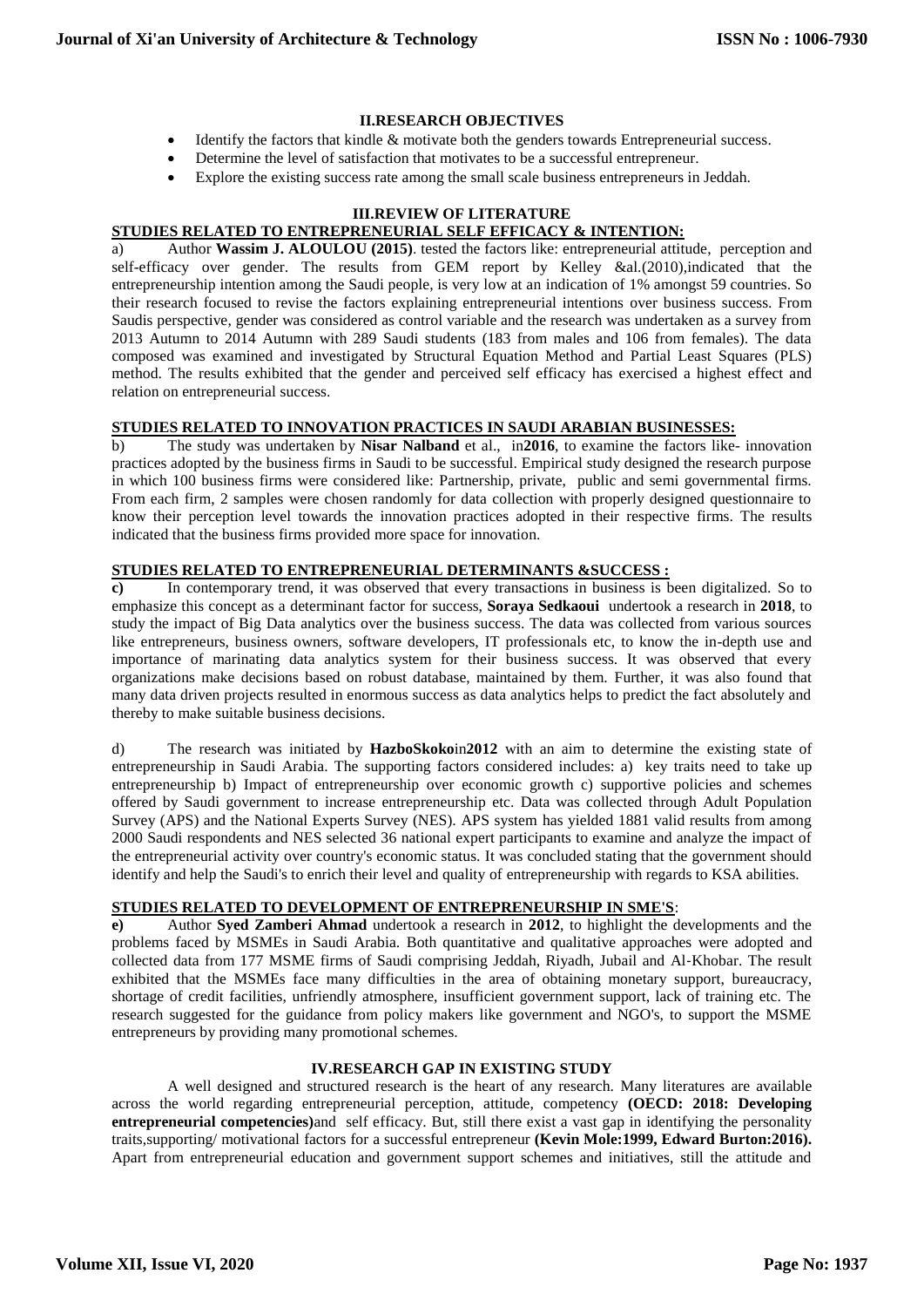perception of Saudi Small Scale entrepreneurs towards their business is comparatively low and not appreciable in recent days **(Nehal Marrai Rashad:2018)**

There found a lack of interest reflecting obviously over the economical contraction (**Dianne H. B. Welsh:2014).**So, this research attempts to fill the gap that exists in the real time situation of Jeddah City small scale entrepreneurs The researcher has undertaken this research to explore the factors stimulating them to be a successful entrepreneur**(The Experts: April 29, 2013).**

## **V.LIMITATIONS OF THE STUDY**

Time taken by the Small Scale business entrepreneurs, to furnish the personal and professional niceties will be a major limitation. Because in few areas they restricted themselves from giving correct answer and few gave biased answer. Added, when they answer regarding their income and other related factors like their business attitude & perception, some reluctance was there from their side. So, such factors added on the questionnaires under invalid category, which is a major limitation. Moreover measuring the success rate of a business is a big constraint as the true financial statements/ total customers/ customer satisfaction etc might not be revealed properly

#### **VI.RESEARCH METHODOLOGY**

The target population for this research is the small scale entrepreneurs from Jeddah City, Saudi Arabia. The samples are randomly selected by dividing the Saudi region into 5 parts based on geographical area: say Saudi North, Saudi south, Saudi east, Saudi west, Saudi central. Geographical area also plays a vital role in influencing the success rate of the business. Pilot Study was undertaken to test the validity and reliability of the questionnaire. Convenient sampling was adopted to gather the data from the respondents with Descriptive Research Design. So, as a result,a sample of 250 was considered, which can be used for further analysis and interpretation. Data was collectedthrough structured questionnairein order toexplore the extent of supporting factors leading to entrepreneurial success. and thusto map their competencies to take up a successful business.

#### **VII.ANALYSIS AND INTERPRETATION**

The analysis and interpretations relating to the data collected from the SME entrepreneurs (both primary & secondary) in Jeddah city, was examined and has presented the findings through Spearman's rank correlation, Chi Square, Wilcoxon signed – rank and Paired Sample T Test. The reliability and validity tests were conducted by using Cronbach alpha to ensure the accuracy and validity of the questionnaire.

# **OBJECTIVE 1: ANALYSIS :1 / CHI SQUARE TEST ( CROSS TABULATION):**

**1. What is your mode of business?**

- ❖ Sole Proprietorship
- Partnership
- Joint Family Business

**Null Hypothesis**: There is no significant relationship between mode of business and factors stimulating to start a business.

**Alternative Hypothesis:** There is a significant relationship between mode of business and factors stimulating to start a business.

| <b>Chi-Square Tests</b> |                     |    |                             |  |  |  |  |  |
|-------------------------|---------------------|----|-----------------------------|--|--|--|--|--|
|                         | Value               | df | Asymp. Sig. $(2-$<br>sided) |  |  |  |  |  |
| Pearson Chi-Square      | $44.945^{\text{a}}$ | 8  | .000                        |  |  |  |  |  |
| Likelihood Ratio        | 40.993              | 8  | .000                        |  |  |  |  |  |
| Linear-by-Linear        | 10.010              |    | .002                        |  |  |  |  |  |
| Association             |                     |    |                             |  |  |  |  |  |
| <b>J</b> of Valid Cases | 250                 |    |                             |  |  |  |  |  |

## **Symmetric Measures**

|                    |            | Value | Approx. Sig.  |
|--------------------|------------|-------|---------------|
|                    | Phi        | .424  | $.000\degree$ |
| Nominal by Nominal | Cramer's V | .300  | $.000\,$      |
| N of Valid Cases   |            | 250   |               |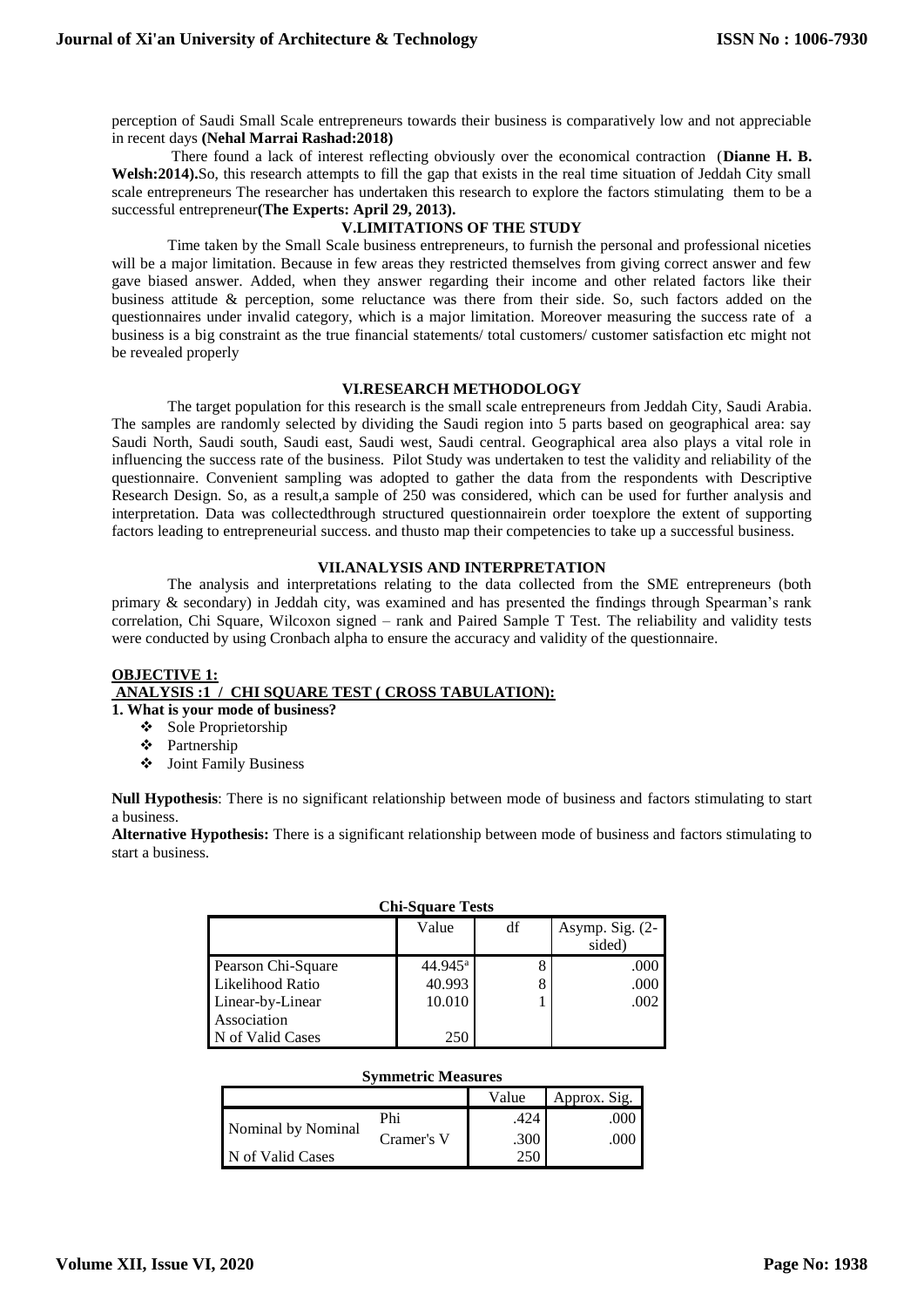|            |     |                   |        |        | <b>SYTMDTSB</b> |        |        | Total  |
|------------|-----|-------------------|--------|--------|-----------------|--------|--------|--------|
|            |     |                   | 1.0    | 2.0    | 3.0             | 4.0    | 5.0    |        |
|            |     | Count             | 6      | 30     | 8               | 4      | 23     | 71     |
|            | 1.0 | % within MOB      | 8.5%   | 42.3%  | 11.3%           | 5.6%   | 32.4%  | 100.0% |
|            |     | % within SYTMDTSB | 17.1%  | 25.6%  | 22.9%           | 14.3%  | 65.7%  | 28.4%  |
|            |     | % of Total        | 2.4%   | 12.0%  | 3.2%            | 1.6%   | 9.2%   | 28.4%  |
|            |     | Count             | 16     | 19     | 10              | 11     |        | 59     |
|            |     | % within MOB      | 27.1%  | 32.2%  | 16.9%           | 18.6%  | 5.1%   | 100.0% |
| <b>MOB</b> | 2.0 | % within SYTMDTSB | 45.7%  | 16.2%  | 28.6%           | 39.3%  | 8.6%   | 23.6%  |
|            |     | % of Total        | 6.4%   | 7.6%   | 4.0%            | 4.4%   | 1.2%   | 23.6%  |
|            |     | Count             | 13     | 68     | 17              | 13     | 9      | 120    |
|            |     | % within MOB      | 10.8%  | 56.7%  | 14.2%           | 10.8%  | 7.5%   | 100.0% |
|            | 3.0 | % within SYTMDTSB | 37.1%  | 58.1%  | 48.6%           | 46.4%  | 25.7%  | 48.0%  |
|            |     | % of Total        | 5.2%   | 27.2%  | 6.8%            | 5.2%   | 3.6%   | 48.0%  |
|            |     | Count             | 35     | 117    | 35              | 28     | 35     | 250    |
| Total      |     | % within MOB      | 14.0%  | 46.8%  | 14.0%           | 11.2%  | 14.0%  | 100.0% |
|            |     | % within SYTMDTSB | 100.0% | 100.0% | 100.0%          | 100.0% | 100.0% | 100.0% |
|            |     | % of Total        | 14.0%  | 46.8%  | 14.0%           | 11.2%  | 14.0%  | 100.0% |

**MOB \* SYTMDTSB Cross Tabulation**

# **CHI SQUARE - INTERPRETATION:**

The cross tabulation allows to understand that the factors stimulating to start a business was dependent on mode of business. Out of 250 respondents, 71 preferred sole proprietorship, 59 preferred partnerships and 120 preferred Joint Family Business. Pearson Chi-square test result [p<0.001] shows that there is statistically significant relationship between mode of business and factors stimulating to start a business.

#### **OBJECTIVE 2: ANALYSIS :2 / WILCOXON SIGNED – RANK TEST:**

# **1. Gender of the respondents**

Male ( ) Female ( ) Transgender ( )

# **2. What is your level of satisfaction regarding the factors that stimulates you to be a successful**

| entrepreneur? |
|---------------|
|---------------|

| <b>Factors</b>                                             | <b>Highly</b><br><b>Satisfie</b><br>d | <b>Satisfie</b><br>d | <b>Neutr</b><br>al | <b>Dissati</b><br>sfied | <b>Highly</b><br><b>Dissatisfie</b><br>d |
|------------------------------------------------------------|---------------------------------------|----------------------|--------------------|-------------------------|------------------------------------------|
| Good Family/Friends/Relatives support                      |                                       |                      |                    |                         |                                          |
| Appropriate and adequate qualification and experience      |                                       |                      |                    |                         |                                          |
| My long term determination and strong will power           |                                       |                      |                    |                         |                                          |
| My inner drive and passion towards business                |                                       |                      |                    |                         |                                          |
| Vast social network usage and awareness level              |                                       |                      |                    |                         |                                          |
| Got right opportunity at the right time at the right place |                                       |                      |                    |                         |                                          |
| Strong government support and incentive schemes            |                                       |                      |                    |                         |                                          |
| Satisfactory government rules and regulations              |                                       |                      |                    |                         |                                          |
| Availability of finance from various sources               |                                       |                      |                    |                         |                                          |
| Availability of my own land                                |                                       |                      |                    |                         |                                          |
| Knowledge in accessing to technology                       |                                       |                      |                    |                         |                                          |
| My long term vision to grow the business to next level     |                                       |                      |                    |                         |                                          |
| My effective balance over work life                        |                                       |                      |                    |                         |                                          |
| Good health and physical fitness                           |                                       |                      |                    |                         |                                          |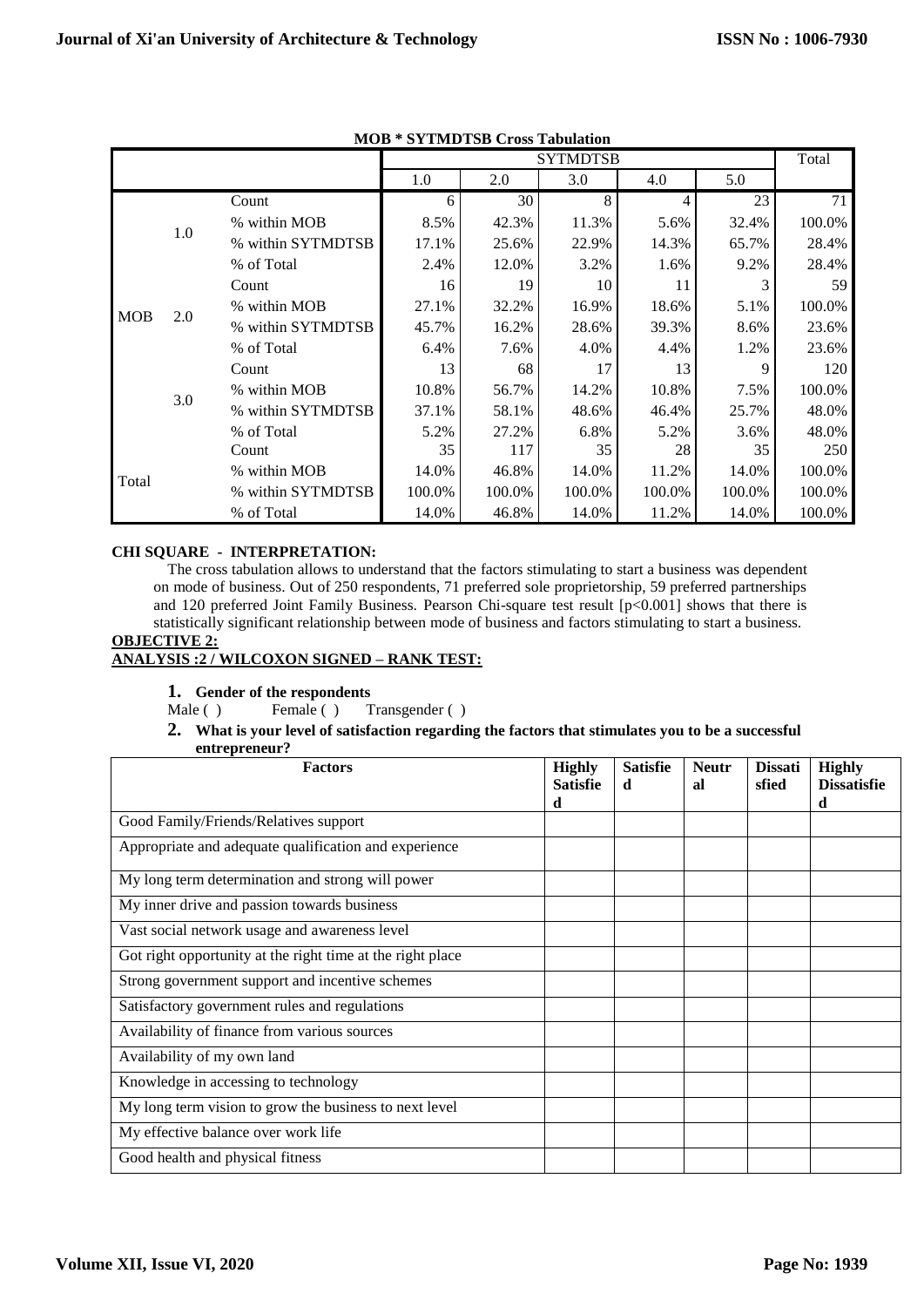## **WILCOXON SIGNED - RANK TEST:**

Null Hypothesis: There exists no significant difference between the level of satisfaction and the factors that stimulate to be a successful entrepreneur.

Alternative Hypothesis: There exists a significant difference between the level of satisfaction and the factors that stimulate to be a successful entrepreneur.

| <b>Ranks</b>                         |                       |                            |           |              |  |  |  |  |  |  |
|--------------------------------------|-----------------------|----------------------------|-----------|--------------|--|--|--|--|--|--|
|                                      |                       | ${\bf N}$                  | Mean Rank | Sum of Ranks |  |  |  |  |  |  |
|                                      | <b>Negative Ranks</b> | 61 <sup>a</sup>            | 67.53     | 4119.50      |  |  |  |  |  |  |
| Good Family/Friends/Relatives        | <b>Positive Ranks</b> | 88 <sup>b</sup>            | 80.18     | 7055.50      |  |  |  |  |  |  |
| support - Average Daily Working      | <b>Ties</b>           | 101 <sup>c</sup>           |           |              |  |  |  |  |  |  |
| Hours                                | Total                 | 250                        |           |              |  |  |  |  |  |  |
|                                      | <b>Negative Ranks</b> | 67 <sup>d</sup>            | 109.31    | 7324.00      |  |  |  |  |  |  |
| Appropriate and adequate             | <b>Positive Ranks</b> | 130 <sup>e</sup>           | 93.68     | 12179.00     |  |  |  |  |  |  |
| qualification and experience -       | <b>Ties</b>           | 53 <sup>f</sup>            |           |              |  |  |  |  |  |  |
| <b>Average Daily Working Hours</b>   | Total                 | 250                        |           |              |  |  |  |  |  |  |
|                                      | <b>Negative Ranks</b> | 91g                        | 84.97     | 7732.00      |  |  |  |  |  |  |
| My long term determination and       | <b>Positive Ranks</b> | 102 <sup>h</sup>           | 107.74    | 10989.00     |  |  |  |  |  |  |
| strong will power - Average Daily    | <b>Ties</b>           | 57 <sup>i</sup>            |           |              |  |  |  |  |  |  |
| <b>Working Hours</b>                 | Total                 | 250                        |           |              |  |  |  |  |  |  |
|                                      | <b>Negative Ranks</b> | $73^{\mathrm{j}}$          | 94.45     | 6894.50      |  |  |  |  |  |  |
| My inner drive and passion towards   | <b>Positive Ranks</b> | 98 <sup>k</sup>            | 79.71     | 7811.50      |  |  |  |  |  |  |
| business - Average Daily Working     | <b>Ties</b>           | 79 <sup>1</sup>            |           |              |  |  |  |  |  |  |
| Hours                                | Total                 | 250                        |           |              |  |  |  |  |  |  |
| Vast social network usage and        | <b>Negative Ranks</b> | 48 <sup>m</sup>            | 105.69    | 5073.00      |  |  |  |  |  |  |
| awareness level - Average Daily      | <b>Positive Ranks</b> | 150 <sup>n</sup>           | 97.52     | 14628.00     |  |  |  |  |  |  |
| <b>Working Hours</b>                 | <b>Ties</b>           | $52^{\circ}$               |           |              |  |  |  |  |  |  |
|                                      | Total                 | 250                        |           |              |  |  |  |  |  |  |
| Got right opportunity at the right   | <b>Negative Ranks</b> | 54P                        | 75.33     | 4068.00      |  |  |  |  |  |  |
| time at the right place - Average    | <b>Positive Ranks</b> | 1069                       | 83.13     | 8812.00      |  |  |  |  |  |  |
| Daily Working Hours                  | <b>Ties</b>           | 90 <sup>r</sup>            |           |              |  |  |  |  |  |  |
|                                      | Total                 | 250                        |           |              |  |  |  |  |  |  |
| Strong government support and        | <b>Negative Ranks</b> | 98 <sup>s</sup>            | 77.99     | 7643.00      |  |  |  |  |  |  |
| incentive schemes - Average Daily    | <b>Positive Ranks</b> | 98 <sup>t</sup>            | 119.01    | 11663.00     |  |  |  |  |  |  |
| <b>Working Hours</b>                 | Ties                  | 54 <sup>u</sup>            |           |              |  |  |  |  |  |  |
|                                      | Total                 | 250                        |           |              |  |  |  |  |  |  |
| Satisfactory government rules and    | <b>Negative Ranks</b> | 88 <sup>v</sup>            | 92.34     | 8125.50      |  |  |  |  |  |  |
| regulations - Average Daily Working  | <b>Positive Ranks</b> | $100^w$<br>62 <sup>x</sup> | 96.41     | 9640.50      |  |  |  |  |  |  |
| Hours                                | <b>Ties</b><br>Total  | 250                        |           |              |  |  |  |  |  |  |
|                                      | <b>Negative Ranks</b> | 23 <sup>y</sup>            | 45.00     | 1035.00      |  |  |  |  |  |  |
| Availability of finance from various | <b>Positive Ranks</b> | $119^z$                    | 76.62     | 9118.00      |  |  |  |  |  |  |
| sources - Average Daily Working      | <b>Ties</b>           | 108 <sup>aa</sup>          |           |              |  |  |  |  |  |  |
| Hours                                | Total                 | 250                        |           |              |  |  |  |  |  |  |
|                                      | <b>Negative Ranks</b> | $62^{ab}$                  | 60.92     | 3777.00      |  |  |  |  |  |  |
| Availability of my own land -        | <b>Positive Ranks</b> | 123 <sup>ac</sup>          | 109.17    | 13428.00     |  |  |  |  |  |  |
| <b>Average Daily Working Hours</b>   | <b>Ties</b>           | 65 <sup>ad</sup>           |           |              |  |  |  |  |  |  |
|                                      | Total                 | 250                        |           |              |  |  |  |  |  |  |
|                                      | <b>Negative Ranks</b> | $24^{ae}$                  | 59.56     | 1429.50      |  |  |  |  |  |  |
| Knowledge in accessing to            | <b>Positive Ranks</b> | 137 <sup>af</sup>          | 84.76     | 11611.50     |  |  |  |  |  |  |
| technology - Average Daily Working   | <b>Ties</b>           | 89ag                       |           |              |  |  |  |  |  |  |
| Hours                                | Total                 | 250                        |           |              |  |  |  |  |  |  |
|                                      | <b>Negative Ranks</b> | 65 <sup>ah</sup>           | 67.15     | 4365.00      |  |  |  |  |  |  |
| My long term vision to grow the      | <b>Positive Ranks</b> | 104 <sup>ai</sup>          | 96.15     | 10000.00     |  |  |  |  |  |  |
| business to next level - Average     | <b>Ties</b>           | 81 <sup>aj</sup>           |           |              |  |  |  |  |  |  |
| Daily Working Hours                  | Total                 | 250                        |           |              |  |  |  |  |  |  |
|                                      | <b>Negative Ranks</b> | <b>9</b> ak                | 43.00     | 387.00       |  |  |  |  |  |  |
| My effective balance over work life  | <b>Positive Ranks</b> | 156 <sup>al</sup>          | 85.31     | 13308.00     |  |  |  |  |  |  |
| - Average Daily Working Hours        | <b>Ties</b>           | 85 <sup>am</sup>           |           |              |  |  |  |  |  |  |
|                                      | Total                 | 250                        |           |              |  |  |  |  |  |  |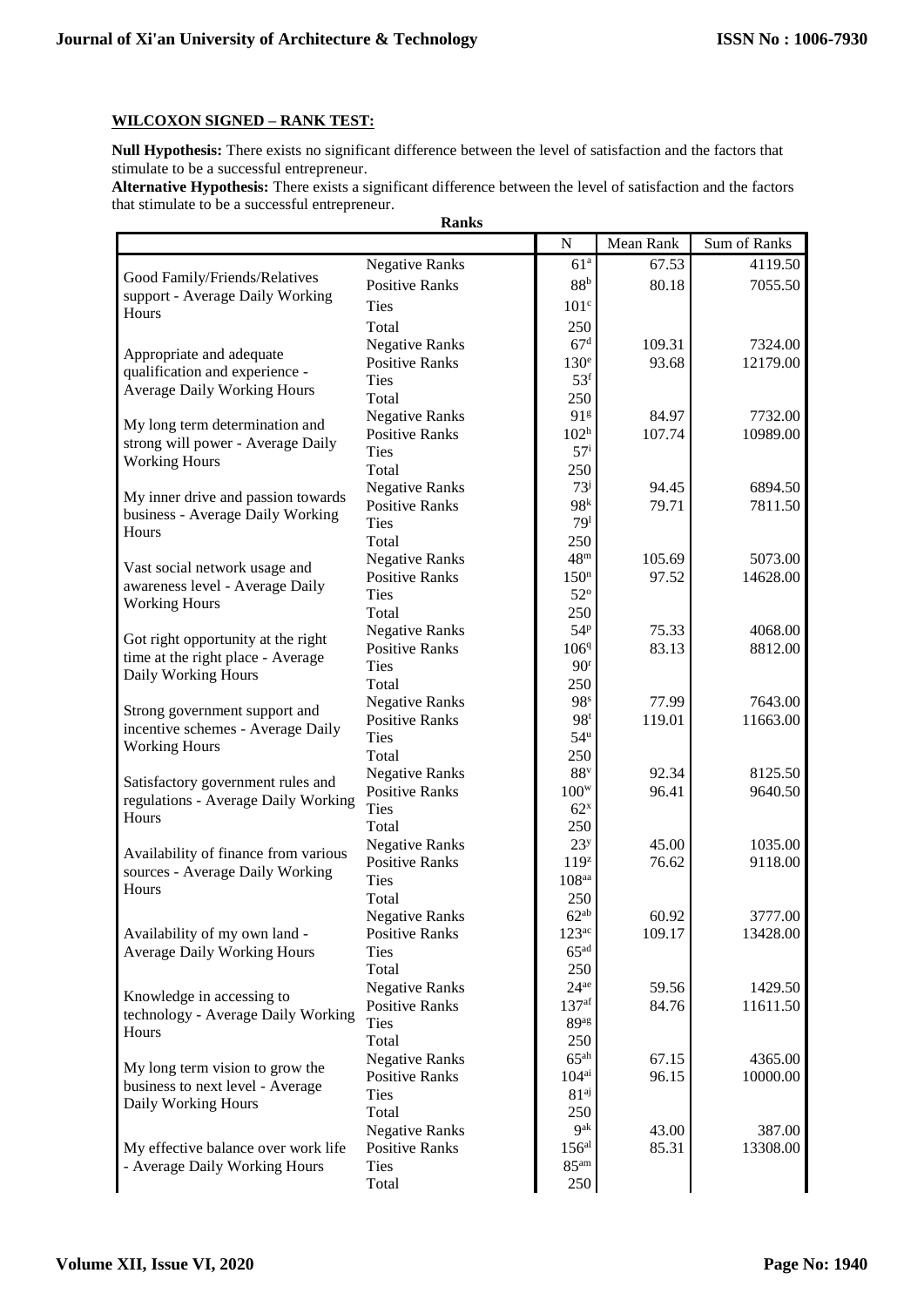|                                    | Negative Ranks      | 22 <sup>an</sup> | 82.75 | 1820.50  |
|------------------------------------|---------------------|------------------|-------|----------|
| Good health and physical fitness - | Positive Ranks      | $156^{a}$        | 90.45 | 14110.50 |
| <b>Average Daily Working Hours</b> | Ties                | $72^{ap}$        |       |          |
|                                    | $_{\rm \sigmaatal}$ | 250              |       |          |

## **Test Statistics**

| Good Family/Friends/Relatives support                      | $-2.972^b$       | 0.003    |
|------------------------------------------------------------|------------------|----------|
| Appropriate and adequate qualification and experience      | $-3.124b$        | 0.002    |
| My long term determination and strong will power           | $-2.252^b$       | 0.024    |
| My inner drive and passion towards business                | $-0.731^{b}$     | 0.046    |
| Vast social network usage and awareness level              | $-6.212b$        | $\Omega$ |
| Got right opportunity at the right time at the right place | $-4.245^{\rm b}$ | $\theta$ |
| Strong government support and incentive schemes            | $-2.646^b$       | 0.008    |
| Satisfactory government rules and regulations              | $-1.042b$        | 0.029    |
| Availability of finance from various sources               | $-8.517b$        | $\Omega$ |
| Availability of my own land                                | $-6.868b$        | $\Omega$ |
| Knowledge in accessing to technology                       | $-8.885^{b}$     | $\Omega$ |
| My long term vision to grow the business to next level     | $-4.634^b$       | $\Omega$ |
| My effective balance over work life                        | $-10.77b$        | $\Omega$ |

**a. wilcoxon signed – rank test**

#### **b. Based on negative ranks**

#### **INTREPRETATION:**

 From the above test, say Wilcoxon rank test, it is proved that all the factors value are less than 0.05. So, null hypothesis rejected and alternative hypothesis accepted at 5% significant level. And it was proved that there is a statistically significant difference between the level of satisfaction and the factors that stimulates to be a successful entrepreneur.

## **OBJECTIVE 3:**

# **ANALYSIS 3 / SPEARMANS RANK CORRELATION:**

**Rank the entrepreneurial success among the following measurements**

| <b>Criteria</b>                                                          | Rank |
|--------------------------------------------------------------------------|------|
| Constantly grow my business                                              |      |
| Never ever think of failure                                              |      |
| Income/Profit & Loss Statement                                           |      |
| No of transaction and volume of sales                                    |      |
| No of New Customers in a particular year and their level of satisfaction |      |
| Market segmentation, targeting and positioning                           |      |
| No of Employment created during a year                                   |      |
| <b>Others</b>                                                            |      |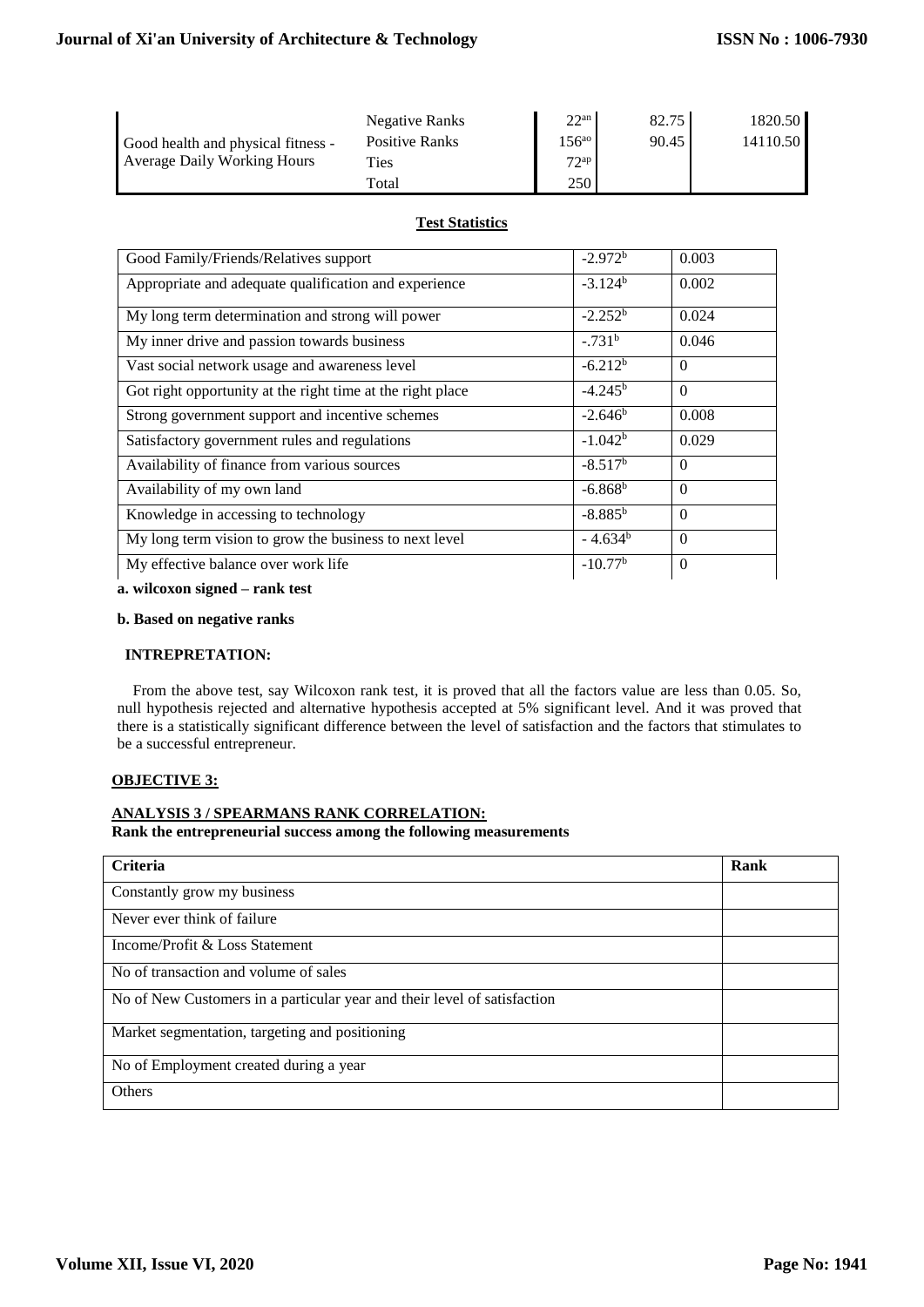## SPEARMANS RANK CORRELATION

Null Hypothesis: There is no significant relationship between gender and entrepreneurial success. Alternative Hypothesis: There is a significant relationship between gender and entrepreneurial success.

## **Gender and entrepreneurial success.**

| <b>Correlations</b> |                                   |                                      |            |                                       |                                                                      |                                                      |                                                    |                                                                                                       |                                                                |                                                     |           |
|---------------------|-----------------------------------|--------------------------------------|------------|---------------------------------------|----------------------------------------------------------------------|------------------------------------------------------|----------------------------------------------------|-------------------------------------------------------------------------------------------------------|----------------------------------------------------------------|-----------------------------------------------------|-----------|
|                     |                                   |                                      | Gend<br>er | Constan<br>tly grow<br>my<br>business | Nev<br>$\operatorname{\sf er}$<br>ever<br>think<br>of<br>failu<br>re | Income<br>/ Profit<br>& Loss<br><b>Stateme</b><br>nt | No of<br>transacti<br>on and<br>volume<br>of sales | No of<br>New<br>Customer<br>s in a<br>particular<br>year and<br>their level<br>of<br>satisfactio<br>n | Market<br>segmentati<br>on,<br>targeting<br>and<br>positioning | No of<br>Employme<br>nt created<br>during a<br>year | Others    |
|                     |                                   | Correlatio<br>n                      | 1.000      | .001                                  | .019                                                                 | $-242**$                                             | $-.087$                                            | .013                                                                                                  | $-.132*$                                                       | $-.115$                                             | .016      |
|                     | Gender                            | Coefficient<br>Sig. $(2-$<br>tailed) |            | .986                                  | .761                                                                 | .000                                                 | .169                                               | .833                                                                                                  | .037                                                           | .069                                                | .798      |
|                     |                                   | ${\bf N}$                            | 250        | 250                                   | 250                                                                  | 250                                                  | 250                                                | 250                                                                                                   | 250                                                            | 250                                                 | 250       |
|                     |                                   | Correlatio<br>n<br>Coefficient       | .001       | 1.000                                 | $.278*$                                                              | $-.020$                                              | $-.223**$                                          | $-.106$                                                                                               | $-.318**$                                                      | $.238***$                                           | $-.306**$ |
|                     | Constantly<br>grow my<br>business | Sig. $(2-$<br>tailed)                | .986       |                                       | .000                                                                 | .757                                                 | .000                                               | .095                                                                                                  | .000                                                           | .000                                                | .000      |
|                     |                                   | ${\bf N}$                            | 250        | 250                                   | 250                                                                  | 250                                                  | 250                                                | 250                                                                                                   | 250                                                            | 250                                                 | 250       |
| Spe<br>arm<br>an's  |                                   | Correlatio<br>n<br>Coefficient       | .019       | $.278***$                             | 1.00<br>$\mathbf{0}$                                                 | $-.148*$                                             | $.245***$                                          | $-.191**$                                                                                             | $-.181**$                                                      | $-.408**$                                           | .115      |
| rho                 | Never ever<br>think of<br>failure | Sig. $(2-$<br>tailed)                | .761       | .000                                  | $\bullet$                                                            | .020                                                 | .000                                               | .002                                                                                                  | .004                                                           | .000                                                | .070      |
|                     |                                   | ${\bf N}$                            | 250        | 250                                   | 250                                                                  | 250                                                  | 250                                                | 250                                                                                                   | 250                                                            | 250                                                 | 250       |
|                     | Income/Pr                         | Correlatio<br>n<br>Coefficient       | $.242*$    | $-.020$                               | $.148*$                                                              | 1.000                                                | .016                                               | $-.250$ **                                                                                            | $.385***$                                                      | $.253***$                                           | $-.253**$ |
|                     | ofit &<br>Loss                    | Sig. $(2-$<br>tailed)                | .000       | .757                                  | .020                                                                 |                                                      | .796                                               | .000                                                                                                  | .000                                                           | .000                                                | .000      |
|                     | Statement                         | ${\bf N}$                            | 250        | 250                                   | 250                                                                  | 250                                                  | 250                                                | 250                                                                                                   | 250                                                            | 250                                                 | 250       |
|                     | No of<br>transaction n<br>and     | Correlatio<br>Coefficient            | $-.087$    | $-.223**$                             | $.245*$                                                              | .016                                                 | 1.000                                              | $-.045$                                                                                               | $.145*$                                                        | $-.260**$                                           | $.380**$  |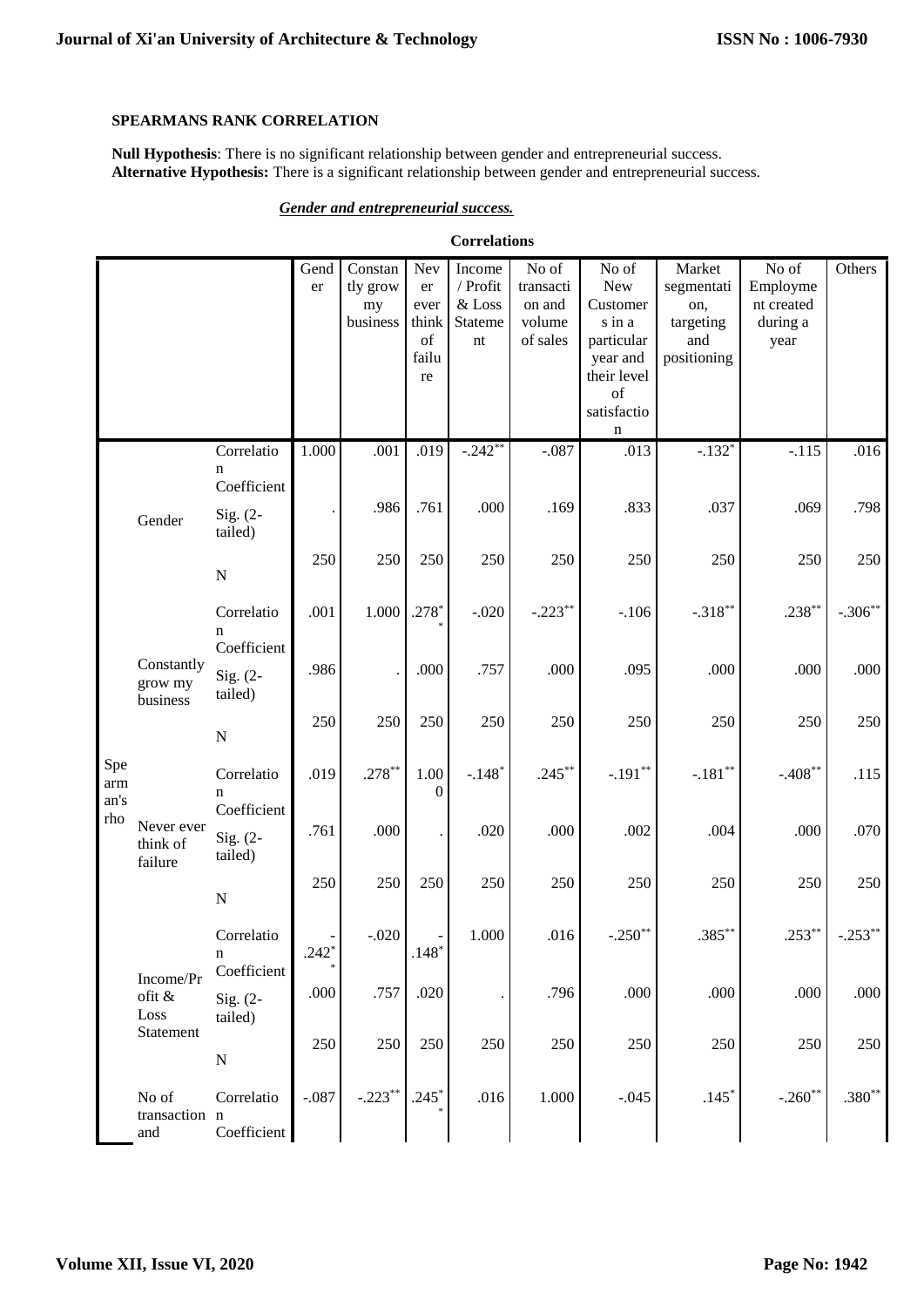# **Journal of Xi'an University of Architecture & Technology**

| volume of<br>sales                        | Sig. $(2-$<br>tailed)                    | .169    | .000         | .000    | .796      |           | .475     | .022     | .000      | .000      |
|-------------------------------------------|------------------------------------------|---------|--------------|---------|-----------|-----------|----------|----------|-----------|-----------|
|                                           | ${\bf N}$                                | 250     | 250          | 250     | 250       | 250       | 250      | 250      | 250       | 250       |
| No of New Correlatio<br>Customers<br>in a | $\mathbf n$<br>Coefficient               | .013    | $-.106$      | $.191*$ | $-.250**$ | $-.045$   | 1.000    | $-.160*$ | .042      | $.462**$  |
| particular<br>year and<br>their level     | Sig. $(2-$<br>tailed)                    | .833    | .095         | .002    | .000      | .475      |          | .011     | .504      | .000      |
| of<br>satisfactio<br>$\mathbf n$          | $\mathbf N$                              | 250     | 250          | 250     | 250       | 250       | 250      | 250      | 250       | 250       |
| Market                                    | Correlatio<br>$\mathbf n$<br>Coefficient | $.132*$ | $-.318^{**}$ | $.181*$ | $.385***$ | $.145*$   | $-.160*$ | 1.000    | .097      | .009      |
| segmentati<br>on,<br>targeting            | Sig. $(2-$<br>tailed)                    | .037    | .000         | .004    | .000      | .022      | .011     |          | .126      | .887      |
| and<br>positioning                        | $\mathbf N$                              | 250     | 250          | 250     | 250       | 250       | 250      | 250      | 250       | 250       |
| No of                                     | Correlatio<br>$\mathbf n$<br>Coefficient | $-.115$ | $.238***$    | .408*   | $.253**$  | $-.260**$ | .042     | .097     | 1.000     | $-.450**$ |
| Employme<br>nt created<br>during a        | Sig. $(2-$<br>tailed)                    | .069    | .000         | .000    | .000      | .000      | .504     | .126     |           | .000      |
| year                                      | ${\bf N}$                                | 250     | 250          | 250     | 250       | 250       | 250      | 250      | 250       | 250       |
|                                           | Correlatio<br>$\mathbf n$<br>Coefficient | .016    | $-.306**$    | .115    | $-.253**$ | $.380**$  | $.462**$ | .009     | $-.450**$ | 1.000     |
| Others                                    | Sig. $(2 -$<br>tailed)                   | .798    | .000         | .070    | .000      | .000      | .000     | .887     | .000      |           |
|                                           | ${\bf N}$                                | 250     | 250          | 250     | 250       | 250       | 250      | 250      | 250       | 250       |

\*\*. Correlation is significant at the 0.01 level (2-tailed).

\*. Correlation is significant at the 0.05 level (2-tailed).

## **INTERPRETATION:**

The Spearman's rank-order correlation was run to determine the relationship between gender and entrepreneurial success. Majority of the factor has a very strong and positive correlation between gender and entrepreneurial success, which was statistically significant ( $p < .001$ ).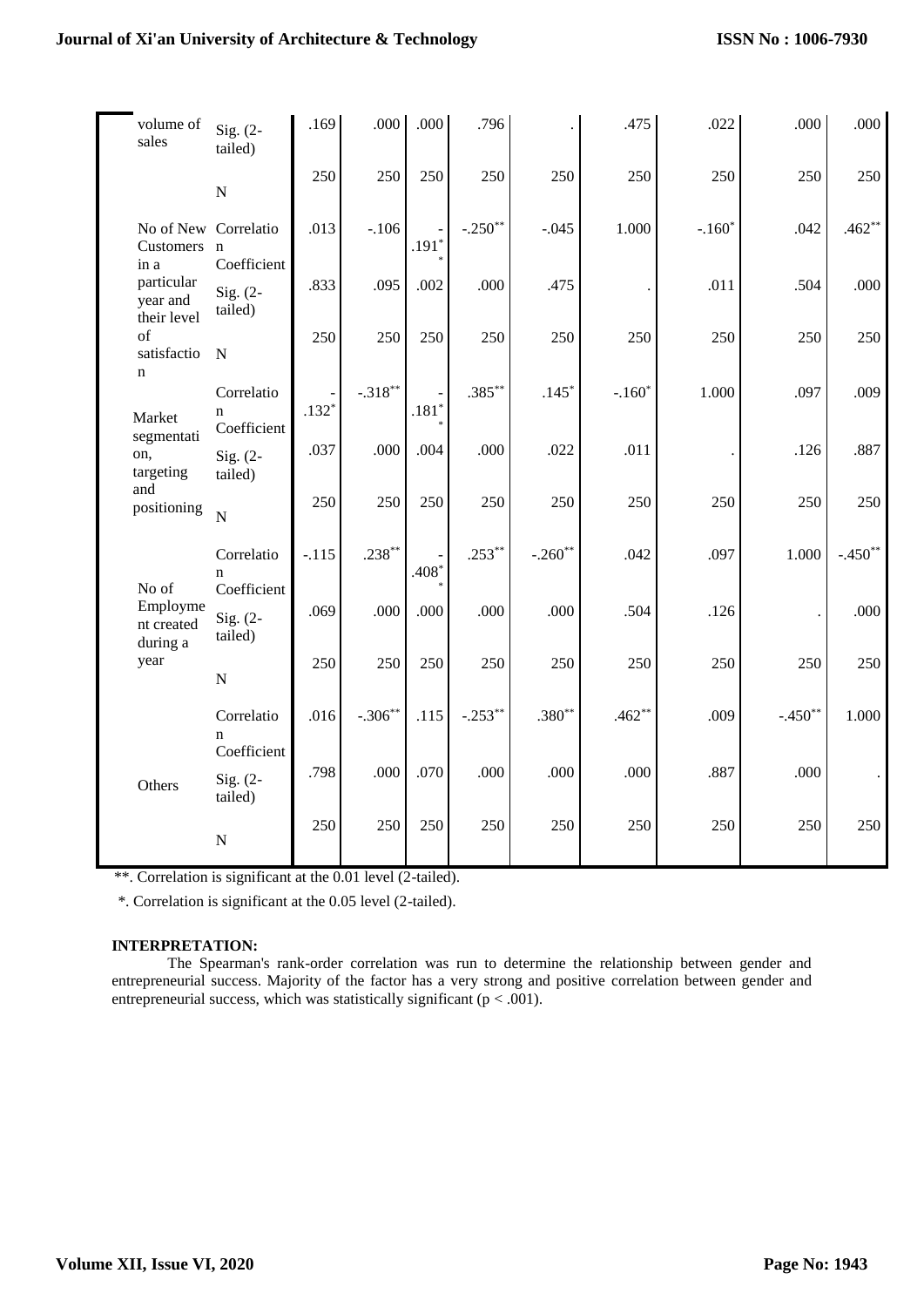# **OBJECTIVE 3:**

# **ANALYSIS 4 / PAIRED SAMPLE T TEST**

**Null Hypothesis**: Type of business and entrepreneurial success are inter-related

**Alternative Hypothesis:** Type of business and entrepreneurial success are not inter-related

**Paired Samples Statistics**

|        |                                                   | Mean  | N   | Std. Deviation | Std. Error Mean |
|--------|---------------------------------------------------|-------|-----|----------------|-----------------|
|        | <b>TOB</b>                                        | 3.476 | 250 | 1.3976         | .0884           |
| Pair 1 | Constantly grow my business                       | 3.008 | 250 | 1.8301         | .1157           |
| Pair 2 | <b>TOB</b>                                        | 3.476 | 250 | 1.3976         | .0884           |
|        | Income/Profit & Loss Statement                    | 4.548 | 250 | 1.6766         | .1060           |
| Pair 3 | <b>TOB</b>                                        | 3.476 | 250 | 1.3976         | .0884           |
|        | Never ever think of failure                       | 2.912 | 250 | 1.8671         | .1181           |
|        | <b>TOB</b>                                        | 3.476 | 250 | 1.3976         | .0884           |
| Pair 4 | No of transaction and volume of sales             | 3.848 | 250 | 1.7633         | .1115           |
|        | <b>TOB</b>                                        | 3.476 | 250 | 1.3976         | .0884           |
| Pair 5 | Market segmentation, targeting and<br>positioning | 4.404 | 250 | 2.1492         | .1359           |
| Pair 6 | <b>TOB</b>                                        | 3.476 | 250 | 1.3976         | .0884           |
|        | No of Employment created during a year            | 5.708 | 250 | 2.5973         | .1643           |
|        | <b>TOB</b>                                        | 3.476 | 250 | 1.3976         | .0884           |
| Pair 7 | Others                                            | 5.900 | 250 | 2.1251         | .1344           |

## **Paired Samples Correlations**

|                   |                             | N   | Correlation | Sig. |
|-------------------|-----------------------------|-----|-------------|------|
| Pair 1            | TOB & Constantly grow       | 250 | .020        | .747 |
|                   | my business                 |     |             |      |
| Pair 2            | TOB & Income/Profit &       | 250 | .063        | .321 |
|                   | <b>Loss Statement</b>       |     |             |      |
| Pair 3            | TOB & Never ever think of   | 250 | $-.302$     | .000 |
|                   | failure                     |     |             |      |
| Pair 4            | TOB & No of transaction     | 250 | $-.248$     | .000 |
|                   | and volume of sales         |     |             |      |
| Pair 5            | TOB & Market                | 250 | .053        | .401 |
|                   | segmentation, targeting and |     |             |      |
|                   | positioning                 |     |             |      |
| Pair <sub>6</sub> | TOB & No of Employment      | 250 | .219        | .000 |
|                   | created during a year       |     |             |      |
| Pair 7            | TOB & Others                | 250 | -.342       | .000 |

#### **Paired Samples Test**

|                |                         | <b>Paired Differences</b> |                   |                       |                                                 |          | t        | df  | Sig. $(2-$ |
|----------------|-------------------------|---------------------------|-------------------|-----------------------|-------------------------------------------------|----------|----------|-----|------------|
|                |                         | Mean                      | Std.<br>Deviation | Std.<br>Error<br>Mean | 95% Confidence<br>Interval of the<br>Difference |          |          |     | tailed)    |
|                |                         |                           |                   |                       | Lower                                           | Upper    |          |     |            |
| Pair           | TOB - Constantly grow   | .4680                     | 2.2799            | .1442                 | .1840                                           | .7520    | 3.246    | 249 | .001       |
|                | my business             |                           |                   |                       |                                                 |          |          |     |            |
| Pair           | TOB - Income/Profit $&$ |                           | 2.1139            | .1337                 | $-1.3353$                                       | $-.8087$ | $-8.018$ | 249 | .000.      |
| 2              | <b>Loss Statement</b>   | 1.0720                    |                   |                       |                                                 |          |          |     |            |
| Pair           | TOB - Never ever think  | .5640                     | 2.6491            | .1675                 | .2340                                           | .8940    | 3.366    | 249 | .001       |
| 3              | of failure              |                           |                   |                       |                                                 |          |          |     |            |
| Pair           | TOB - No of             | $-.3720$                  | 2.5065            | .1585                 | $-.6842$                                        | $-.0598$ | $-2.347$ | 249 | .020       |
| $\overline{4}$ | transaction and volume  |                           |                   |                       |                                                 |          |          |     |            |
|                | of sales                |                           |                   |                       |                                                 |          |          |     |            |